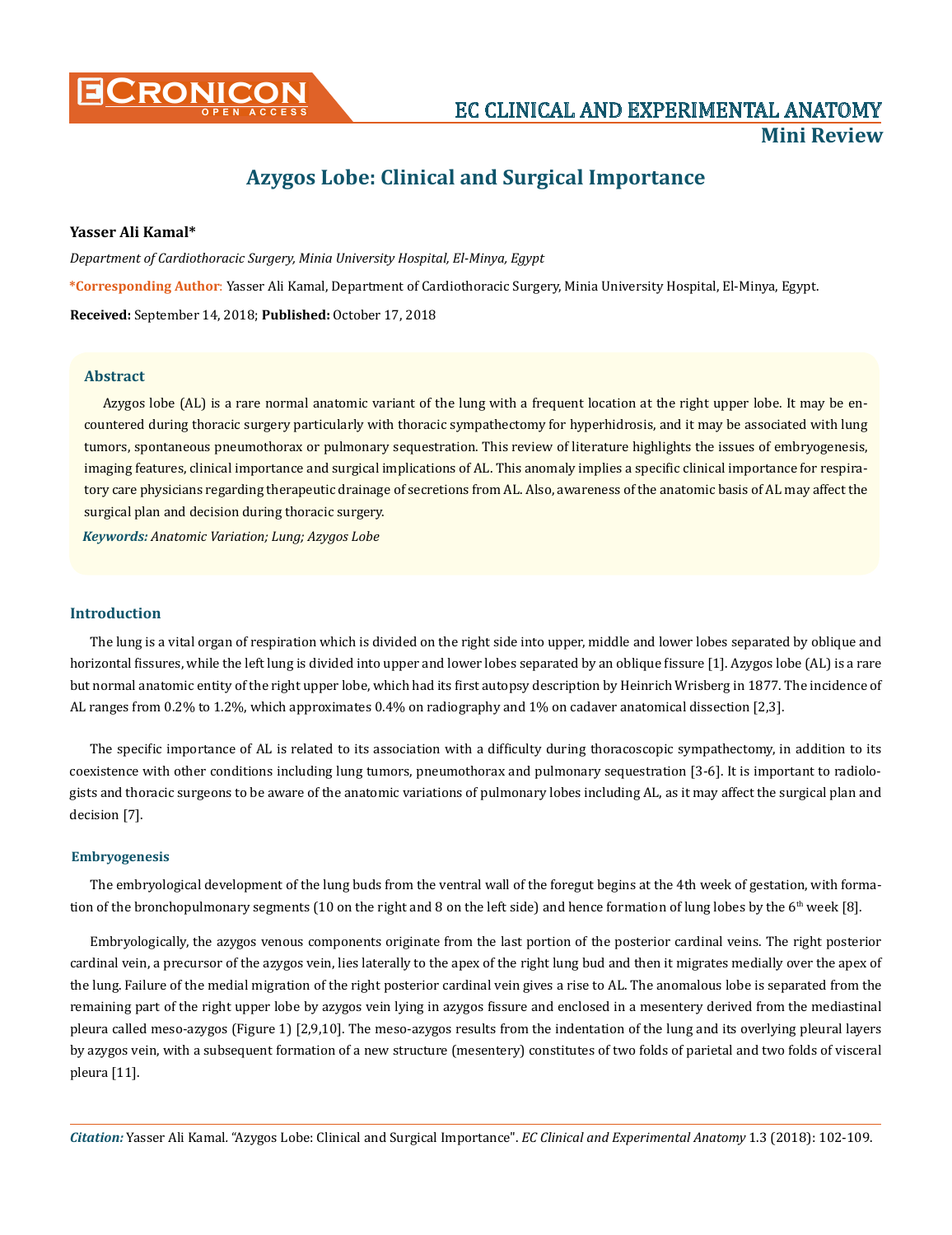

*Figure 1: (A): An autopsy photograph of azygos lobe located cranially in the right upper lung lobe: 1 Azygos lobe, 2 Upper lobe, 3 Middle lobe, 4 Lower lobe, 5 Hilum. (B): An illustration showing azygos vein (AV) enclosed in meso-azygos (MA) between the azygos lobe (AL) and the right upper lobe (RUL).*

In very rare instances, AL may locate on the left side probably as a result of embryonic cleft in the apical segment which encounters an azygos vein during its upward growth [12,13]. Azygos lobe on the right or left side was referred to as an accessory lung lobe, but at any side AL is not a true anatomic lobe because it receives its bronchial and arterial supplies from the apical or posterior segments of the upper lobe of the lung [11].

## **Imaging features**

On chest radiographs, AL appears as a parenchymal part separated from the upper lobe by a fine line (azygos fissure) convex to the mediastinum and crosses the apex of the right lung which is triangular in shape at its upper portion (trigonum parietale). The azygos arch is normally located at the junction between the trachea and the main bronchus; however, in cases with AL the vein is located in the lowermost part of the azygos fissure as a tear-like shadow.

Radiologically, AL can be classified into three types according to its shape (Figure 2): type A where the trigonum parietale is located in the lateral aspect of the pulmonary apex with the azygos fissure as a fine vertical line in front of the posterior wall of the SVC, type B where the mesoazygos has a vertical path simulating a lung mass, and type C where the trigonum is located medially simulating a mediastinal mass [11,14].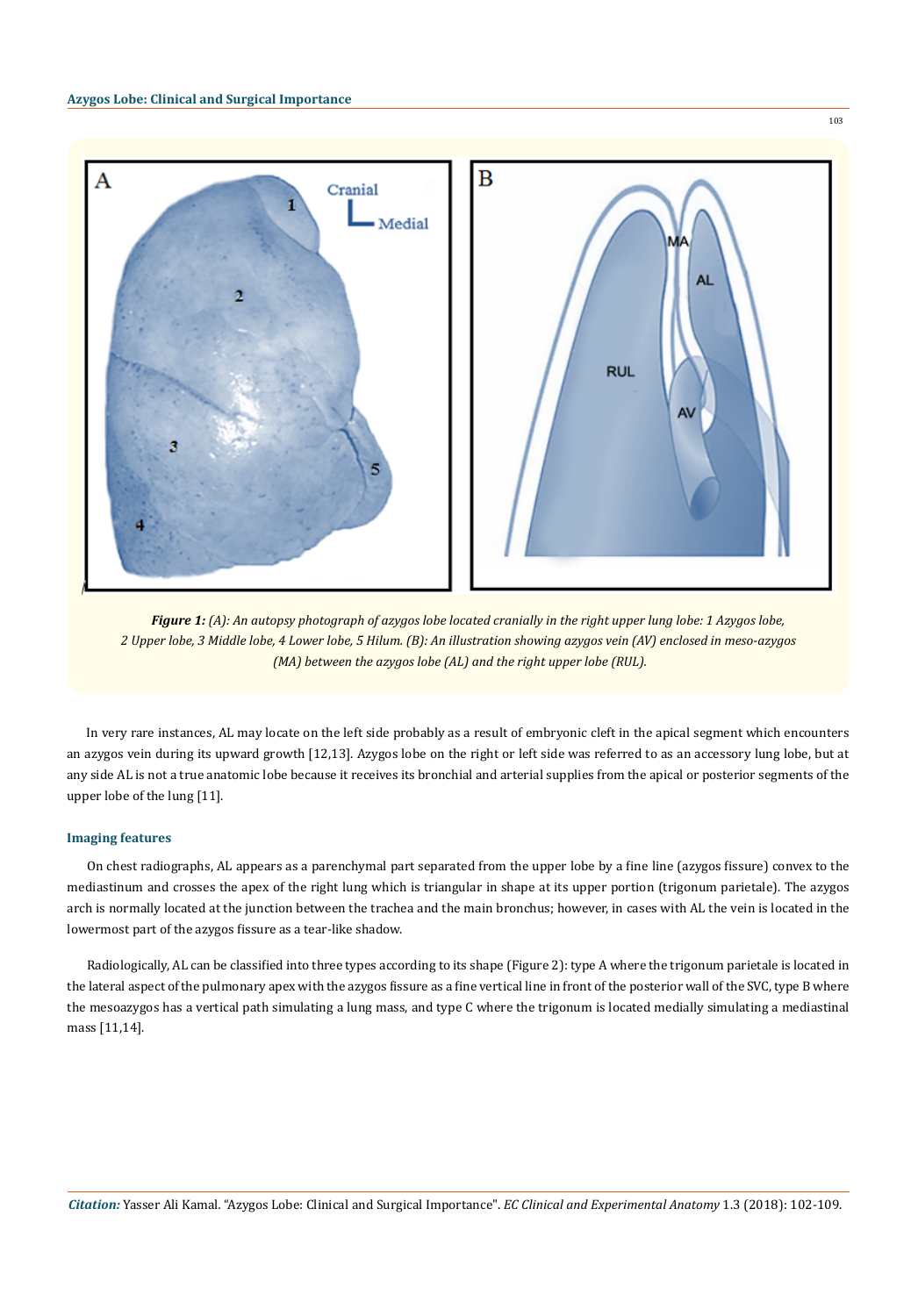

*Figure 2: Chest radiographs showing azygos lobe (AL) and its different types: (A) type A with trigonum parietale (arrow) located in the lateral aspect of the apex of the right lung lobe, (B) type B with a vertical path of meso-azygos (arrow) simulating lung mass, and (C) type C with medially located trigonum (arrow) simulating a mediastinal mass. AL, azygos lobe.*

In some cases, AL may appear on computed tomography (CT) but not visible on upright chest radiographs, probably due to lenticular shape of the great right mediastinal veins which results in difficult visualization of the azygos vein and AL [15]. Also, the presence of an azygos lobe can be missed on chest X-ray when a pneumothorax occurs [5].

Another challenge in the diagnosis of AL on chest radiographs is an increase in the opacity in AL which may be interpreted as a pathologic process, but opaque AL may be seen without any explanation of the possible cause of opacity [15,16]. Moreover, the azygos fissure may be simulated by lines resulted from other conditions such as scars, walls of bullae, displaced fissures, supernumerary fissures or the wall of a dilated esophagus, but the normal location of azygos vein excludes the presence of AL [15].

The imaging study by chest CT is helpful to confirm the diagnosis of AL (Figure 3), where the azygos fissure may be visible as C-shaped in large AL or slightly undulated in small AL. The fissure extends from the lateral aspect of the vertebral body posteriorly to the right brachiocephalic vein (RBV) and SVC anteriorly. The azygos vein appears thicker following the course of the fissure, and ends in the SVC or RBV. The azygos arch has higher position than its usual intramediastinal position and may simulate a pulmonary nodule if it has undulated appearance on its posterior portion [15,17].



*Figure 3: Computed tomography images showing azygos lobe: (A) axial view and (B) coronal view. AL, azygos lobe.*

*Citation:* Yasser Ali Kamal*.* "Azygos Lobe: Clinical and Surgical Importance". *EC Clinical and Experimental Anatomy* 1.3 (2018): 102-109.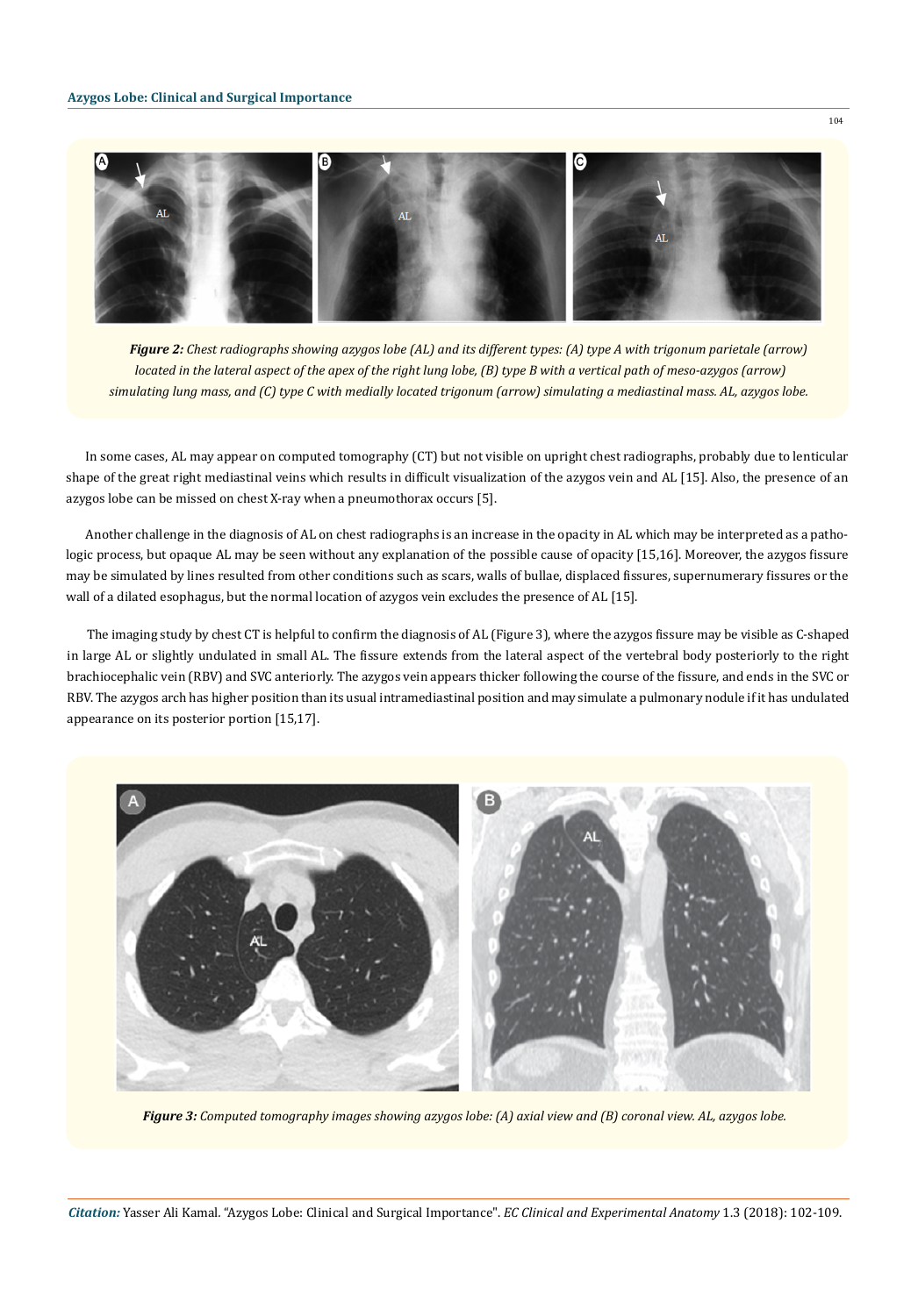The azygos fissure may be empty on CT study due to an increase of the intrathoracic pressure by cough or vomiting, iatrogenic pneumothorax, or short meso-azygos resulting in displacement of the azygos vein to the mediastinum [16,18].

## **Clinical importance**

Azygos lobe may be clinically confused with other conditions such as pulmonary bullous disease, pulmonary nodule, lung abscess or lung mass [2]. Moreover, AL may coexist with spontaneous pneumothorax [5,19], extralobar pulmonary sequestration [6], non-small cell lung cancer (NSCLC) [20-23], superior sulcus tumor [4], pulmonary artery sling [24] and tracheoesophageal fistula [25].

A rare sporadic association of AL with spontaneous pneumothorax has been reported, since AL can reduce the mechanical stress to the apex of the lung. Therefore, the presence of pneumothorax with AL may be attributed to an iatrogenic cause in association with insertion of central venous lines and surgical interventions [26].

Azygos lobe may associate with atelectasis and bronchiectasis particularly when there is a deep azygos fissure which may alter the bronchial wall and the quality of bronchial drainage in AL [3]. Notwithstanding, AL has no separated bronchial supply, thus bronchial deformation in the apical segment of the right upper lobe not that in the AL predisposes to atelectasis and bronchiectasis [27].

The study by Arakawa., *et al.* [3] proposed a suggestion of a respiratory care for patients with AL based on the detailed anatomical understanding of the bronchial branches in AL. The study revealed that the azygos lobe received bronchial branches from the medial components of the apical and anterior branches of the apical segmental bronchus (B1a and B1b) which bent excessively in a medial direction from the parent bronchial trunk. For therapeutic drainage of secretions from a right AL, a 45 degrees upright sitting posture with the neck flexed to the right side of at least 30 degrees is recommended, because in this posture the bronchial branches to the AL assume a more vertical orientation to facilitate greater dependent drainage of this lobe [3]. However, a controversy exists regarding the proper bronchial drainage of AL as it is difficult to suppose from a cadaveric study if a mere 30 degrees flexion could prove beneficial [28].

### **Surgical implications**

The presence of AL may increase the risk of neurovascular injuries with excessive bleeding or phrenic nerve injury during thoracoscopic procedures for sympathectomy or pneumothorax cure [4,10,27-29]. Great care should be taken in cases with AL undergoing these procedures to avoid injury to the azygos vein since the subsequent fatal bleeding may indicate a rapid thoracotomy to achieve haemostasis [10]. Moreover, AL may prevent a clear view of the sympathetic chain during thoracoscopic sympathectomy [10,30].

Therefore, it is important to provide a good viewing in such cases (Figure 4). Valuable precautions have been recommended by Kauffman., *et al.* [30] which can be summarized as: (1) endotracheal intubation using a double-lumen probe to reduce the lung volume; (2) opening or creating window in the pleural curtain to expose the sympathetic chain better; (3) ligation of intercostal descending veins inside the curtain, if exist, before exposure of the sympathetic chain; (4) pushing the azygos vein aside or its ligation with extreme caution as it is a very fragile structure; and (5) assuring the restoration of AL back to its original location at the end of VATS to avoid the possibility of atelectasis and the subsequent postoperative pneumonia if it expands outside of its original location. Another possible approach, to gain better exposure of the sympathetic chain, was suggested by Reisfeld [31] to divide the azygos vein using multiple clips or intra- or extracorporeal sutures; however, the effect of azygos vein ligation is not known.

The surgical importance of AL extends beyond the associated difficulty during thoracoscopic sympathectomy to its implication on the surgical performance during other thoracic surgeries. Asai., *et al.* [5] performed thoracoscopic bullectomies uneventfully for a right primary spontaneous pneumothorax with a previously identified AL. The azygos arch was found dangling in the free inferior border of the meso-azygos which had a potential surgical hazard.

Azoury and Sayad [19] reported a case of recurrent right-sided spontaneous pneumothorax caused by rupture of AL bullae. Surgical management was successfully completed using VATS, through resection of the bullae harboring AL and subsequent pleurodesis, sparing the meso-azygos and azygos vein. The successful exposure of AL was attributed to successful deflation of the right lung and easy gentle pulling of AL inferiorly under the azygos vein in the absence of adhesions.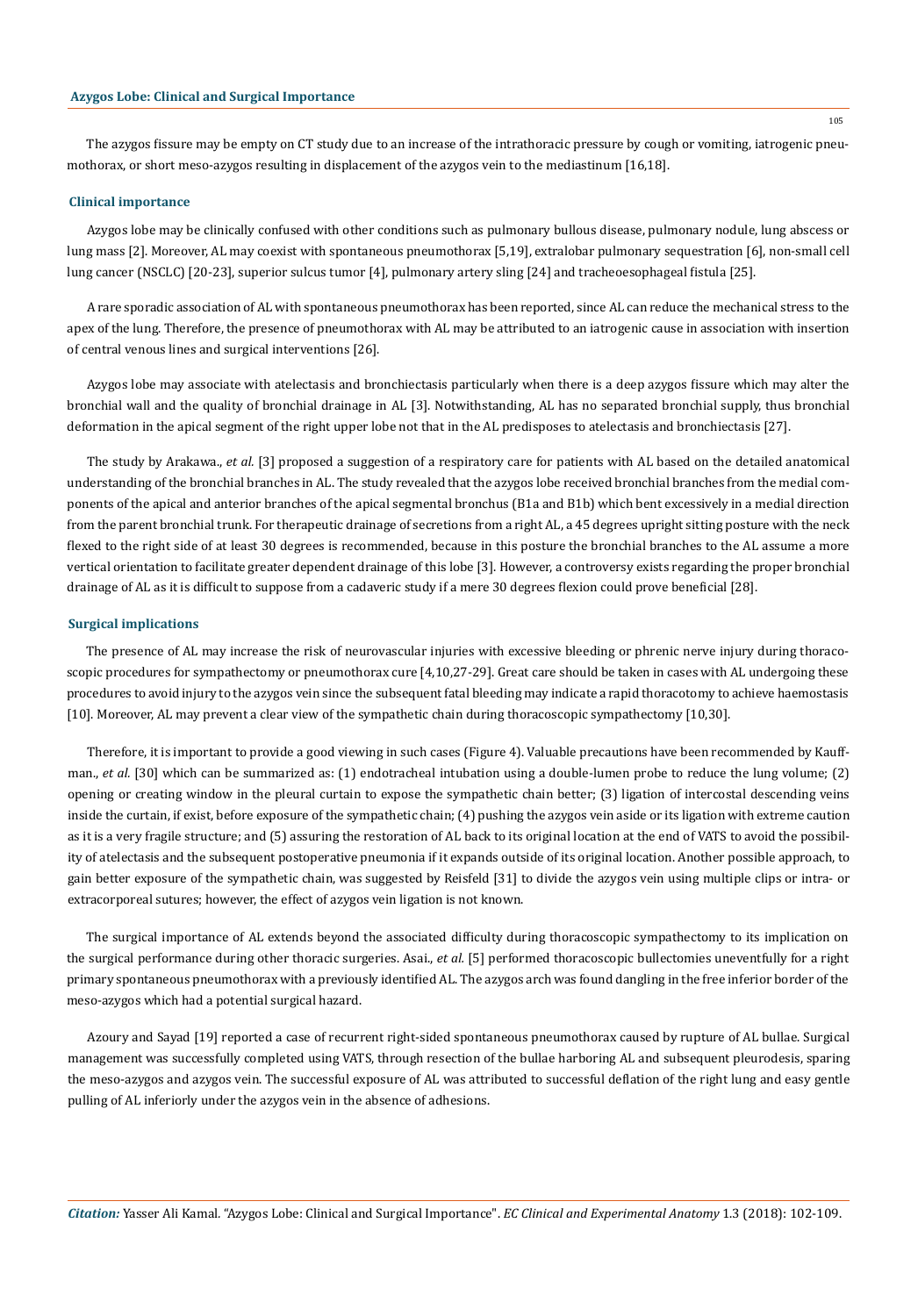

*Figure 4: Video image during VATS showing azygos lobe (AL), azygos vein (AV), meso-azygos (MA) and right upper lobe (RUL).*

Primary lung cancer associated with AL is extremely rare. Arai., *et al.* [20] performed right upper lobectomy and lymph node dissection with VATS for a case of lung adenocarcinoma without transecting the vein which was well mobilized by a cotton finger. In general, thoracotomy is preferable over VATS in such cases to avoid the risk of bleeding, if there are dense pleural adhesions around the azygos fissure. Also, Samancilar., *et al.* [21] described a case of a patient with AL and NSCLC in the upper lobe of the right lung underwent successful right upper lobectomy with mediastinal lymph node dissection using VATS.

In addition to upper lobe tumors developing next to AL, surgery may be indicated for tumors originate directly from AL. Delalieux., *et al*. [4] reported NSCLC presenting as a superior sulcus tumor in AL, for which complete resection after induction chemoradiotherapy was feasible by a transcervical-transmanubrial approach. The AL was resected after ligation of its specific branches from the pulmonary artery and superior pulmonary vein.

In some instances, better surgical results may be achieved by combination of thoracoscopic and open approaches, as reported by Papiashvili., *et al.* [32] who performed both approaches for a case of synchronous primary adenocarcinoma of AL and primary squamous cell carcinoma of the left upper lobe.

106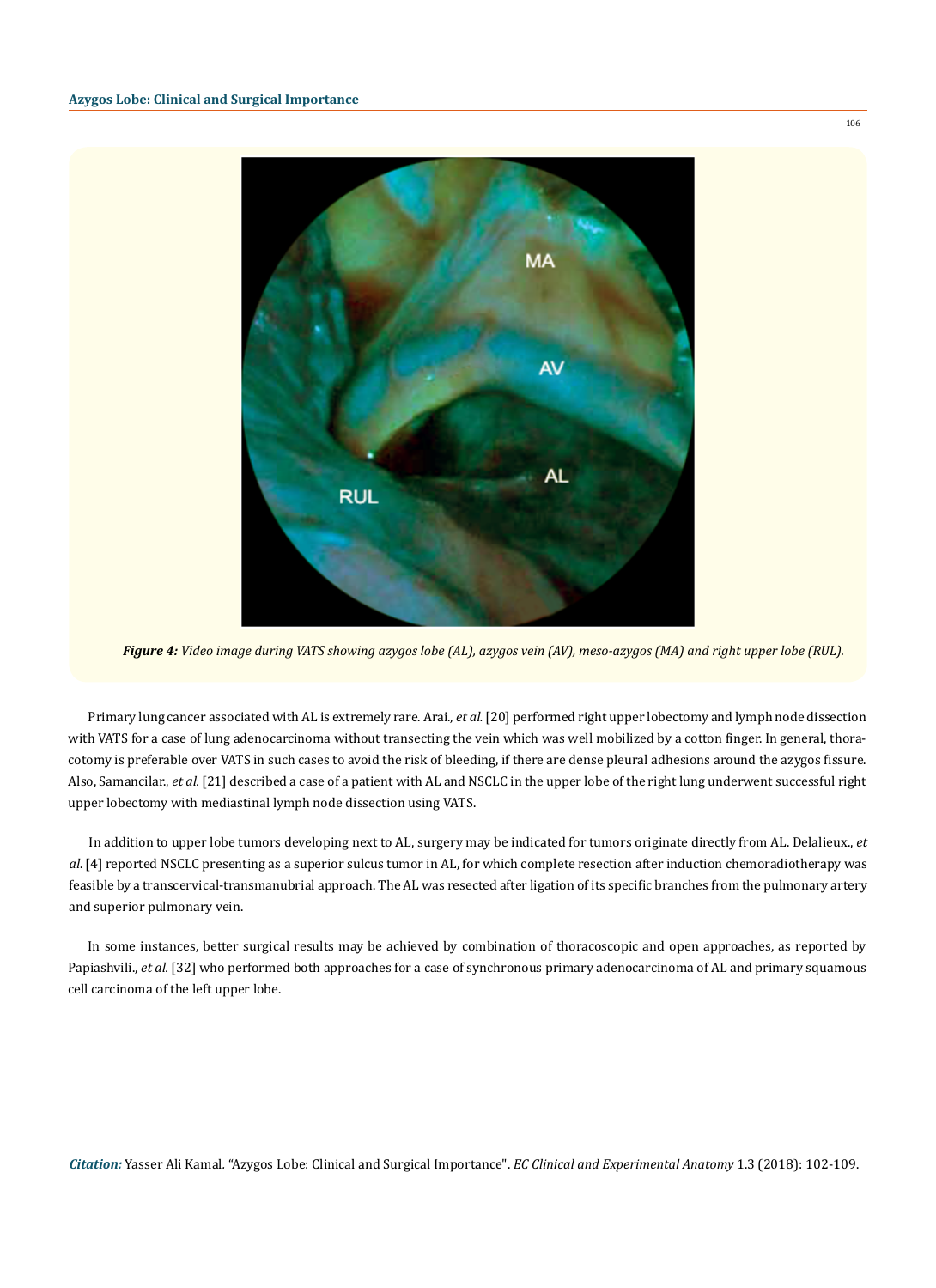# **Azygos Lobe: Clinical and Surgical Importance**

The extension of removal of lung cancer in AL may add more surgical challenge for such cases. Shakir., *et al.* [22] performed VATS for a case of presumptive lung cancer of AL. Those authors advocated that removal of AL alone may not be the best therapeutic option given the risk of locally recurrent disease, but in a select group of patients such as those with impaired lung function it may be the best available option in order to preserve postoperative pulmonary function. In addition to careful dissection, Shakir., *et al.* [22] used gentle caudal traction on the azygos lobe without significant mobilization of the azygos vein, to allow circumferential exposure to the lobe and identification of the bronchovascular pedicle. The AL was removed after division of its bronchovascular pedicle using thick tissue stapler.

Moreover, Fukuhara., *et al.* [23] described robot-assisted azygos lobectomy for adenocarcinoma arising in an azygos lobe. Those authors considered lobectomy of AL without concurrent resection of the right upper lobe is to be a limited resection and may not be an adequate oncological resection; however, an azygos lobectomy with mediastinal lymph node dissection may be an acceptable therapeutic alternative for elderly individuals with significant medical comorbidities or poor pulmonary function, to preserve postoperative pulmonary function and reducing the morbidity and mortality.

#### **Summary and Conclusion**

Azygos lobe is not a true anatomic lung lobe that may develop abnormally in embryo after failure of the medial migration of the right posterior cardinal vein. The anomaly may appear on chest radiographs separated by a fissure from the upper lobe, while chest CT is helpful to confirm its diagnosis with more details about the location of azygos vein, azygos arch and azygos fissure.

Clinically, AL should be differentiated from other pulmonary diseases especially bullous disease, tumor and abscess. If spontaneous pneumothorax coexists with AL, an iatrogenic cause should be suggested. The presence of atelectasis or bronchiectasis with AL adds a challenge in therapeutic drainage of secretions from the right AL which is recommended to be done during upright sitting posture at 45 degrees with neck flexion to the right side of at least 30 degrees.

The visual and traumatic challenges with AL during thoracoscopic sympathectomy or other thoracic surgeries on upper or azygos lobe can be reduced by careful dissection, double lumen intubation, successful deflation of the right lung, and gentle caudal traction of the AL. There are scant surgical case reports in literature describing the successful resection of the bullae harboring AL, lung adenocarcinoma in the right upper lobe, and removal of superior sulcus tumor or adenocarcinoma of AL. In a particular group of patients with presumptive lung cancer of AL and impaired lung function removal of AL alone may be the best available option to preserve the pulmonary function.

The radiologists, thoracic surgeons, and respiratory care physicians should be aware of the anatomical basis and the clinical implications of AL to insure proposing of the best surgical plan and decision in such normal challenging variant.

## **Conflict of Interest**

None.

# **Funding**

None.

## **Bibliography**

- 1. Shah P., *et al*. "Thorax". In: Standring S, editor. Gray's Anatomy: The Anatomical Basis of Clinical Practice. 39th edition. Edinburgh: Churchill Livingstone (2005): 1068-1069.
- 2. Pradhan G., *et al*. "Azygos Lobe A Rare Anatomical Variant". *[Journal of Clinical and Diagnostic Research](https://www.ncbi.nlm.nih.gov/pmc/articles/PMC5427406/)* 11.3 (2017): TJ02.
- 3. Arakawa T., *et al*[. "A human case of an azygos lobe: determining an anatomical basis for its therapeutic postural drainage".](https://www.ncbi.nlm.nih.gov/pubmed/18661573) *Clinical Anatomy* [21.6 \(2008\): 524-530.](https://www.ncbi.nlm.nih.gov/pubmed/18661573)

*Citation:* Yasser Ali Kamal*.* "Azygos Lobe: Clinical and Surgical Importance". *EC Clinical and Experimental Anatomy* 1.3 (2018): 102-109.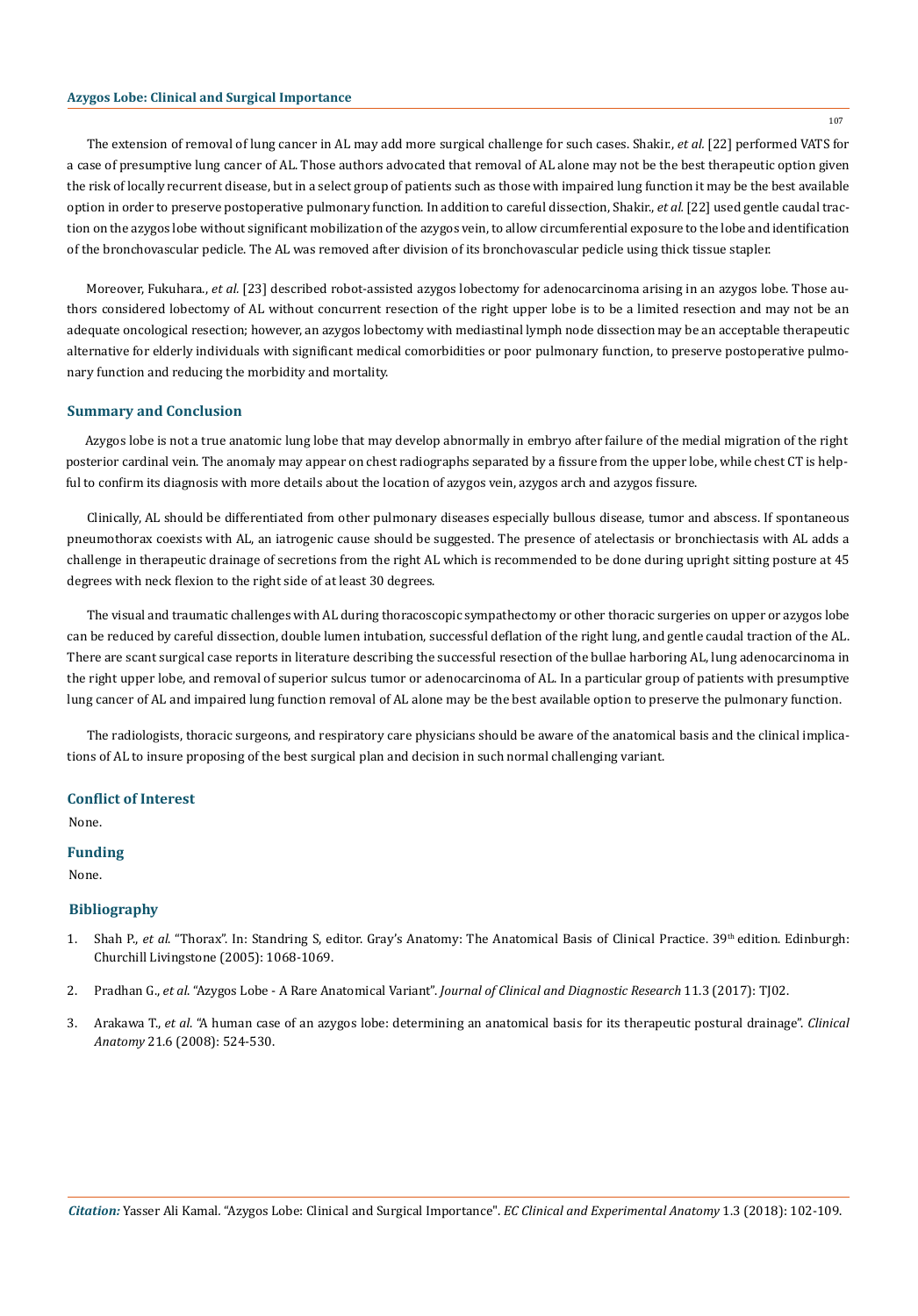- 4. Delalieux S., *et al*[. "Superior sulcus tumor arising in an azygos lobe".](https://www.ncbi.nlm.nih.gov/pubmed/16914225) *Lung Cancer* 54.2 (2006): 255-257.
- 5. Asai K., *et al*. "Spontaneous pneumothorax and a coexistent azygos lobe". *[Japanese Journal of Thoracic and Cardiovascular Surgery](https://www.ncbi.nlm.nih.gov/pubmed/16363719)*  [53.11 \(2005\): 604-606.](https://www.ncbi.nlm.nih.gov/pubmed/16363719)
- 6. Koksal Y., *et al*[. "An uncommon extrapulmonary sequestration located in the upper posterior mediastinum associated with the azygos](https://www.ncbi.nlm.nih.gov/pubmed/17382671)  lobe in a child". *[Journal of Thoracic and Cardiovascular Surgery](https://www.ncbi.nlm.nih.gov/pubmed/17382671)* 133.4 (2007): 1110-1111.
- 7. Kc S., *et al*[. "Variations in human pulmonary fissures and lobes: a study conducted in nepalese cadavers".](https://www.ncbi.nlm.nih.gov/pmc/articles/PMC6026823/) *Anatomy and Cell Biology*  [51.2 \(2018\): 85-92.](https://www.ncbi.nlm.nih.gov/pmc/articles/PMC6026823/)
- 8. Ghosh E., *et al*[. "Variations of fissures and lobes in human lungs-A multicentric cadaveric study from West Bengal, India".](http://ijars.net/articles/PDF/1961/5660_PF1(PU)_F(H)_PF1(H).pdf) *International [Journal of Anatomy, Radiology and Surgery](http://ijars.net/articles/PDF/1961/5660_PF1(PU)_F(H)_PF1(H).pdf)* 2.1 (2013): 5-8.
- 9. Piciucchi S., *et al*[. "The azygos vein pathway: an overview from anatomical variations to pathological changes".](https://www.ncbi.nlm.nih.gov/pmc/articles/PMC4195836/) *Insights Imaging* 5.5 [\(2014\): 619-628.](https://www.ncbi.nlm.nih.gov/pmc/articles/PMC4195836/)
- 10. Gill AJ., *et al*[. "The azygos lobe: an anatomical variant encountered during thoracoscopic sympathectomy".](https://www.ncbi.nlm.nih.gov/pubmed/15234706) *European Journal of Vascu[lar and Endovascular Surgery](https://www.ncbi.nlm.nih.gov/pubmed/15234706)* 28.2 (2004): 223-224.
- 11. Mata J., *et al*[. "Imaging of the azygos lobe: normal anatomy and variations".](https://www.ncbi.nlm.nih.gov/pubmed/2017954) *American Journal of Roentgenology* 156.5 (1991): 931-937.
- 12. [Lesser MB. "Left azygos lobe. Report of a case".](https://www.ncbi.nlm.nih.gov/pubmed/14195416) *Diseases of the Chest* 46 (1964): 95-96.
- 13. [Takasugi JE and Godwin JD. "Left azygos lobe".](https://www.ncbi.nlm.nih.gov/pubmed/2928516) *Radiology* 171.1 (1989): 133-134.
- 14. [Felson B. "The azygos lobe: its variation in health and disease".](https://www.ncbi.nlm.nih.gov/pubmed/2643832) *Seminars in Roentgenology* 24.1 (1989): 56-66.
- 15. Caceres J., *et al*[. "The azygos lobe normal variants that may simulate disease".](https://www.ncbi.nlm.nih.gov/pubmed/9587765) *European Journal of Radiology* 27.1 (1998): 15-20.
- 16. Akhtar J., *et al*[. "Azygos lobe: A rare cause of right paratracheal opacity".](https://www.ncbi.nlm.nih.gov/pmc/articles/PMC5925948/) *Respiratory Medicine Case Reports* 23 (2018): 136-137.
- 17. Speckman JM., *et al*[. "Alterations in CT mediastinal anatomy produced by an azygos lobe".](https://www.ncbi.nlm.nih.gov/pubmed/6787889) *American Journal of Roentgenology* 137.1 [\(1981\): 47-50.](https://www.ncbi.nlm.nih.gov/pubmed/6787889)
- 18. Villanueva A., *et al*[. "Migrating Azygos Vein and Vanishing Azygos Lobe: MDCT findings".](https://www.ncbi.nlm.nih.gov/pubmed/20173134) *American Journal of Roentgenology* 194.3 [\(2010\): 599-603.](https://www.ncbi.nlm.nih.gov/pubmed/20173134)
- 19. [Azoury FM and Sayad P. "Thoracoscopic management of spontaneous pneumothorax due to azygos lobe bullae".](https://www.ncbi.nlm.nih.gov/pubmed/22160416) *Asian Cardiovascular [and Thoracic Annals](https://www.ncbi.nlm.nih.gov/pubmed/22160416)* 19.6 (2011): 427-429.
- 20. Arai H., *et al*[. "Lung cancer associated with an azygos lobe successfully treated with video-assisted thoracoscopic surgery".](https://www.ncbi.nlm.nih.gov/pubmed/22776373) *Asian [Journal of Endoscopic Surgery](https://www.ncbi.nlm.nih.gov/pubmed/22776373)* 5.2 (2012): 96-99.
- 21. Samancilar O., *et al*[. "Video-assisted thoracoscopic surgery \(VATS\) right upper lobectomy for non-small-cell lung cancer with an azy](https://www.ncbi.nlm.nih.gov/pmc/articles/PMC5233773/)gos lobe". *[Kardiochirurgia i Torakochirurgia Polska](https://www.ncbi.nlm.nih.gov/pmc/articles/PMC5233773/)* 13.4 (2016): 373-374.
- 22. [Shakir HA. "Removal of aberrant azygos lobe containing positron emission tomography positive nodule with the use of video-assisted](https://www.ncbi.nlm.nih.gov/pmc/articles/PMC3921653/)  thoracic surgery". *[International Journal of Surgery Case Reports](https://www.ncbi.nlm.nih.gov/pmc/articles/PMC3921653/)* 5.2 (2014): 95-96.
- 23. Fukuhara S., *et al*[. "Robot-assisted azygos lobectomy for adenocarcinoma arising in an azygos lobe".](https://www.ncbi.nlm.nih.gov/pubmed/23403771) *Interactive CardioVascular and Thoracic Surgery* [16.5 \(2013\): 715-717.](https://www.ncbi.nlm.nih.gov/pubmed/23403771)
- 24. Demirpence S., *et al*[. "Pulmonary artery sling and azygos lobe in an asymptomatic 11-year-old boy".](https://www.ncbi.nlm.nih.gov/pubmed/25362955) *Turk Kardiyoloji Dernegi Arsivi*  [42.6 \(2014\): 587.](https://www.ncbi.nlm.nih.gov/pubmed/25362955)

108